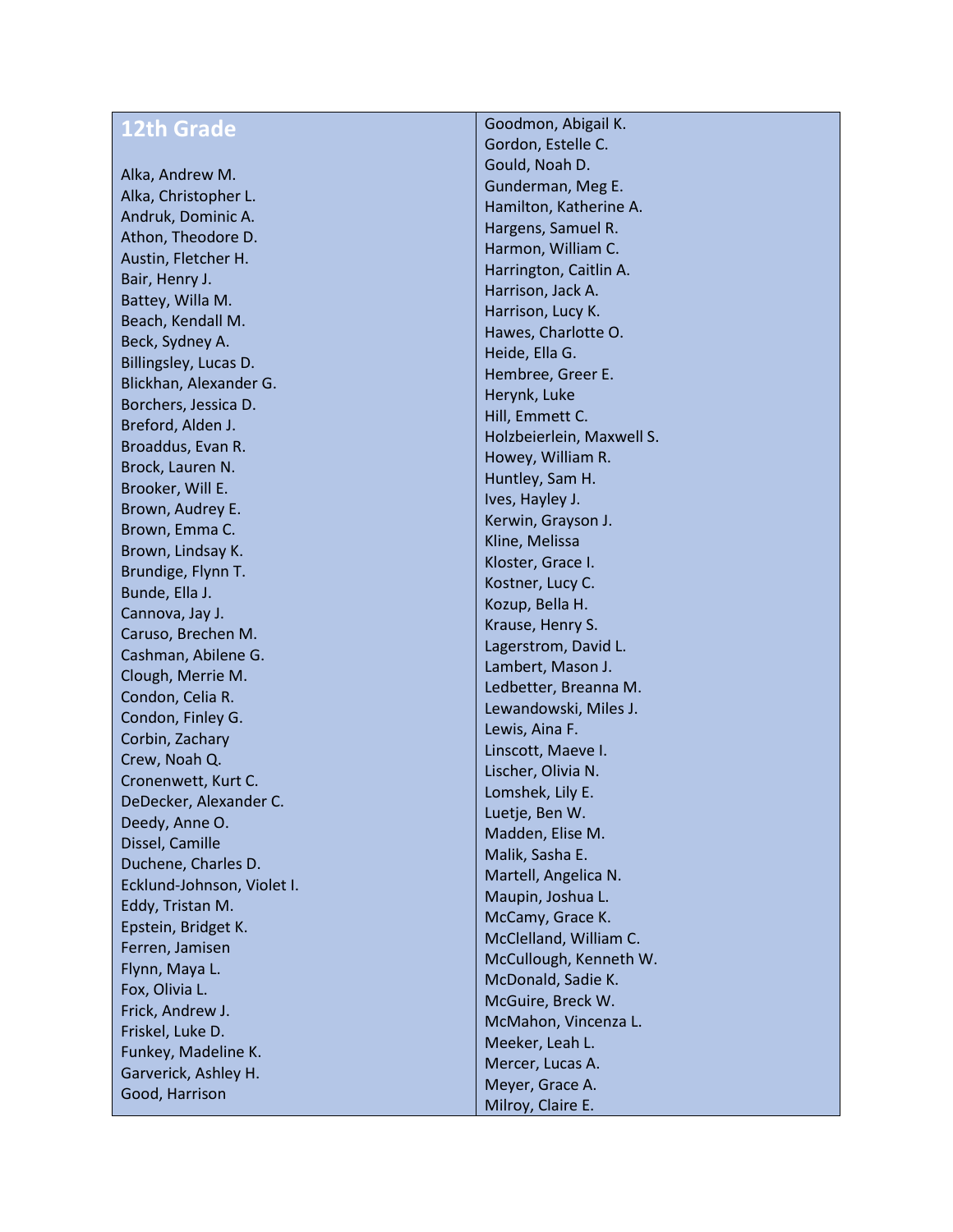Moore, Tyler H. Moreland, Thomas S. Morrissey, Maria Moseley, Emily A. Moseley, Porter H. Moulin, Jackson J. Muller, Jack R. Mun, Joseph M. Nelson, Katherine C. Nelson, Mark J. Neusel, Ellie L. Newton, Spencer D. Newton, Sydney F. Nicholson, Reid F. Nicholson, Tate S. Nunnelee, Blake M. O'Neill, Griffin A. O'Roark, Zachary S. Olufson, Ethan M. Opelka, Anna J. Patt, Kira K. Patterson, Embree M. Patterson, Max E. Pecaut, Athena A. Phillips, John S. Podrebarac, Pierre J. Ralston, Aaron M. Rasmussen, Kate L. Reda, Francesca C. Rhodes, Jack P. Roberts, William C. Roman, Tess J. Sandstrom, Caroline B. Saylor, Hoch A. Schipfer, Daniel J. Schwabauer, Abigail F. Scott, Michael J. Shoemaker, Jeanie E. Siegel, Sydney C. Smith, Charles B. Smith, Haley J. Spencer, John K. Squires, Emma K. Stevens, Lucas K. Stiles, Rachael A. Stinson, Chloe D. Stover, Anna R. Stueck, Stella

Suever, Darwin G. Sufi, Ibrahim Sullivan, Finnegan D. Sutherland, Dylan M. Taylor, Hannah G. Thibodeau, Madeline R. Van Asselt, Madalyn J. Vanice, Ryan J. Venneman, Zachary K. Walburn, Owen B. Wallace, Rhett H. Ward, Andrew C. Ward, Ryan H. White, Robert A. Wilson, Maxwell J. Winn, Kaytlyn J. Winn, Trenton O. Winter, Hannah V. Winter, Mason L. Wolfe, Isabella G. Wood, Campbell C. Woods, Morgan P. Yi, Yutong Young, Joseph D.

## **11th Grade**

Achen, Jade C. Ainslie, Melissa C. Alferman, Nora M. Alvey, Alyssa Anderson, Natalie E. Arnold, Maxwell M. Bacon, Harper A. Barbre, Livia A. Baska, Bradley M. Beaulieu, Kathleen A. Berkley, Eva J. Bettenhausen, Segan C. Bingham, Rachel A. Birch, Reese E. Blacketer, Spencer R. Boren, Ethan T. Bounds, Jessica R. Brant, Henderson T. Burrows, Connor P. Caruso, Cedar K.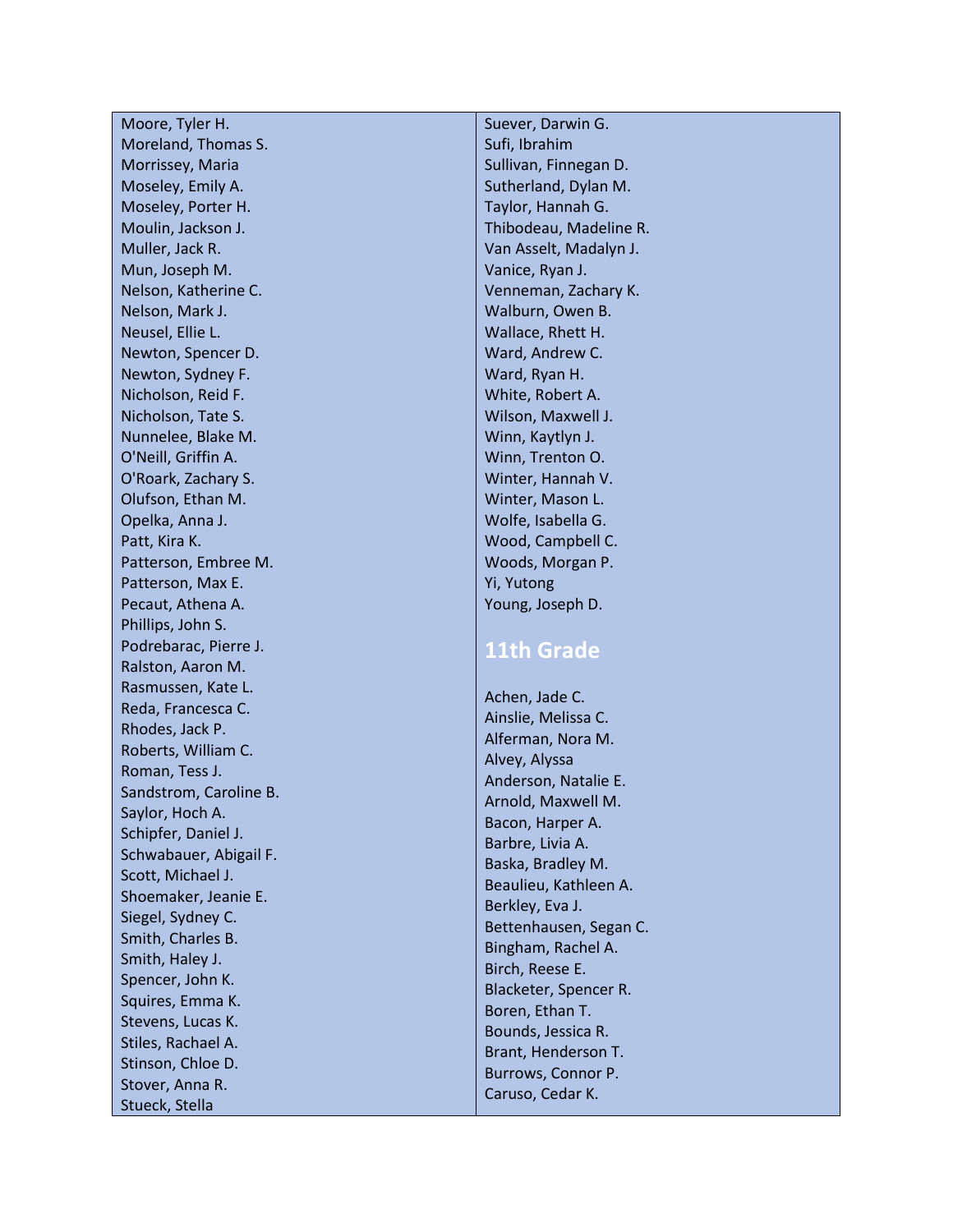| Chabanis, Tristan M.        | Kounkel, Luke M.           |
|-----------------------------|----------------------------|
| Collins, Spencer J.         | Langford, Kathryn B.       |
| Connelly, Presley S.        | Leise, Parker R.           |
| Cooper, Ava E.              | Lindberg, Sophia C.        |
| Cosgrove, Lyda R.           | Little, Lucy F.            |
| Cotton, Robert G.           | Lucas, Jack A.             |
| Covell, Ellie H.            | McDermed, Delaney J.       |
| Covell, Lucy W.             | McDonald, Ava S.           |
| Cronenwett, Kate R.         | McGlynn, Owen E.           |
| Crosser, Macy I.            | McKee, Georgia M.          |
| Crosser, Miles M.           | Miller, Nicholas X.        |
| Dirks, Jake P.              | Mitchell, Anna C.          |
| Dirks, Lillian S.           | Moore, Peyton H.           |
| Divadeenam, Rowan A.        | Moore, Savannah P.         |
| Dorton, Lydia R.            | Morgan, Camilla G.         |
| Dunn, Russell A.            | Morse, Owen D.             |
| Eby, Samson M.              | Nachtigal, Calleigh E.     |
| Eck, Riley E.               | Napier, Kale A.            |
| Emley, Charlotte F.         | Newbold, Michael           |
| Fan, Yinghan                | Nyhus, Abigail N.          |
| Faris, Graham L.            | Oligmueller, Wyatt P.      |
| Feigenbaum, Matilda K.      | Paris, Emma O.             |
| Fields, Grace P.            | Paul, Anohita              |
| Forsythe, Kennedi B.        | Pearlman, Scarlett A.      |
| Gedman, Elle R.             | Perez, Ariana M.           |
| Gilmore, Caleb A.           | Peters, Caden S.           |
| Gogel, Thomas M.            | Podrebarac, Jacob P.       |
| Gorman, Caroline A.         | Prosser-Gebhardt, Louis M. |
| Gowen, Josephine S.         | Ptacek, Blair L.           |
| Grieco-Freeman, Rafaela S.  | Pyakuryal, Kabyanjali P.   |
| Groves, Angell D.           | Radford, Emma C.           |
| Harding, Elise J.           | Reed, Sean X.              |
| Hastert, Grace A.           | Reicherter, Luke           |
| Heitmann, Katherine N.      | Reyes, Amanda N.           |
| Herpich, Samantha J.        | Roberts, Evyn              |
| Higgins, Finnian B.         | Roudebush, Maya J.         |
| Holland, Ryan J.            | Schwarzenberger, Alex J.   |
| Holland, Sean W.            | Sheets, Henry I.           |
| Holzbeierlein, Catherine A. | Shelton, John H.           |
| Hood, Keely R.              | Shrock, Willan P.          |
| Ireland, Peighton M.        | Sidie, Lola R.             |
| Jantsch, Evan               | Simmons, Lillian F.        |
| Karr, Nicholas T.           | Slicker, Benjamin J.       |
| Keal, Mallory E.            | Smith, Benjamin L.         |
| Keller, Andrew B.           | Stamati, Francesca         |
| Ketcherside, Grayson S.     | Stechschulte, Greta H.     |
| Knoff, Grace A.             | Stephens, Coleman N.       |
| Koch, Ashley E.             | Stidham, Aidan J.          |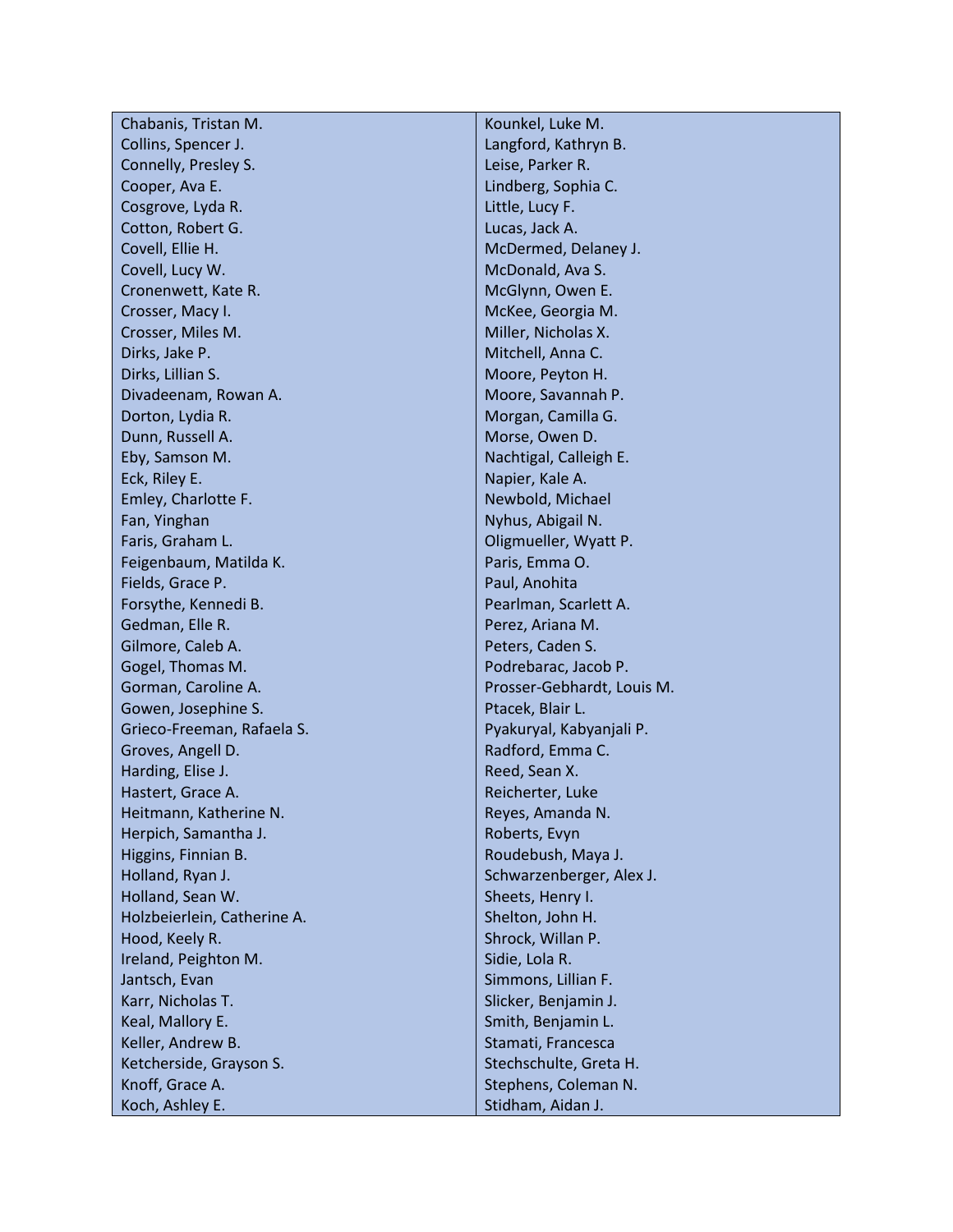| Sufi, Hassan C.        |
|------------------------|
| Sullivan, Frederick L. |
| Thomas, Sneha          |
| Turpin, Morgan J.      |
| Tyler, Clover L.       |
| Walton, Bradley C.     |
| Washburn, Rafael V.    |
| Waters, Thomas J.      |
| Waynick, Lily A.       |
| Whitefield, Kathryn L. |
| Winter, Emily C.       |
| Wood, Caroline J.      |

## **10th Grade**

Algren, Reese L. Allegri, David Allen, Cecily M. Almoney, Talon P. Avery, Hunter R. Baker, Reece B. Bansal, Aanya Barnard, Ava C. Barnard, Katarina A. Bauer, Dolce Beaver, Margot S. Benditt, Eve S. Berry, William T. Birch, Paige T. Blair, Cooper Blair, Mitchell Borchers, Taylor Boxberger, Drew Bunde, Sylvia Bykowski, Connor N. Carpenter, Campbell C. Carroll, Charles E. Cavanaugh, Annabelle R. Chaplin, Kylie H. Cooper, Jeffery A. Cosgrove, Noah P. Cribb, Wesley T. Crossley, Charles H. Dyer, Davis L. Fegen, Nicholas S. Flynn, Ian A. Foster, Rachel Gaillard, Michael III

Gariss, Brooke C. Geffert, Hannah J. Gibbs, Audra Gilman, Brooke M. Handzel, Emaline V. Harrington, Kenna G. Hawes, Virginia E. Heos, James J. Herring, Nora M. Herring, Tessa L. Hoch, Alicia R. Hoffman, Joseph A. Jolles, Liam B. Joyce, Jack E. Kahl, George Keefe, Charlie R. Kessler, Jack A. Kidwell, Nathan G. Kissick, Margaret A. Krause, Emma R. Kuhlman, Emma L. Levitan, Dylan M. Lewis, Samuel Lischer, Jillianne (. Long, Abigail K. Mangine, Veronica Q. McDermed, Eleanor M. McDonald, Zoe Z. McElhinney, Marin G. McGuire, Lauren M. McKee, Harper J. Mercer, Kael E. Merchant, Austin F. Milroy, Grace A. Minto, Adam H. Minto, Christopher A. Minto, Reid C. Molteni, Emma A. Muehlberger, Charles R. Mun, Andrew H. Murphy, Katherine J. Niermann, Olivia Norden, Medill G. Novo, Oliver J. O'Neill, Hudson B. Padgett, Lida G. Peugeot, Lauren N. Reeves, Cayla A.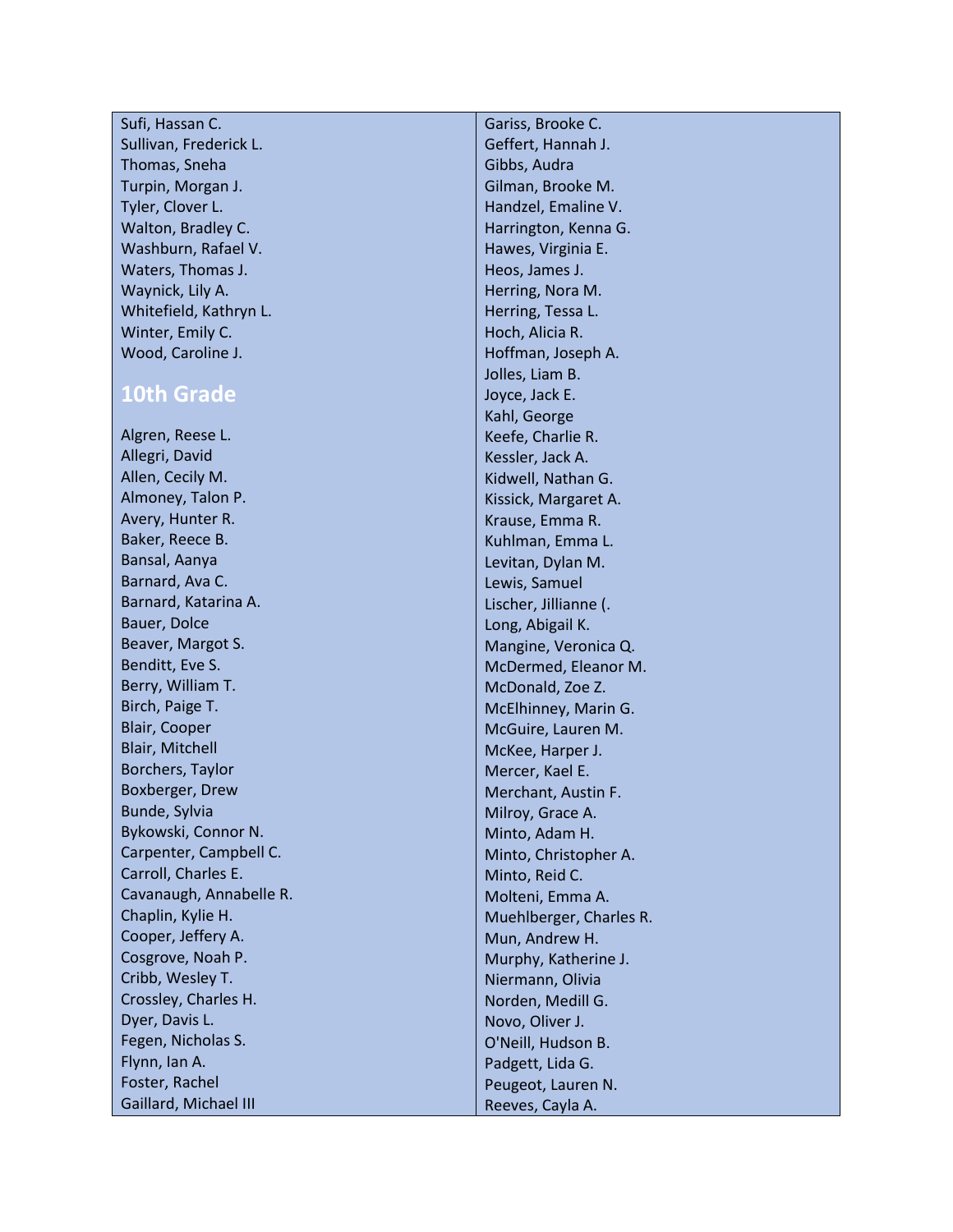| Reiser, Caroline G.      | Bhavsar, Ishya            |
|--------------------------|---------------------------|
| Ribeiro, Gabriella J.    | Blacketer, Ingrid S.      |
| Roberts, Miles B.        | Bledsoe, Mae S.           |
| Roehr, Parker L.         | Boileau, Brianna M.       |
| Rosemann, Jack M.        | Bowser, Ellen M.          |
| Sandstrom, Natalee G.    | Broghammer, Jack A.       |
| Schmidt, Kathleen M.     | Brooks, Hattie P.         |
| Schudy, Claire L.        | Brown, Zayla R.           |
| Scott, Riley C.          | Bubb, Stephen B.          |
| Shaeffer, Christian T.   | Burdick, Clara R.         |
| Stamos, Mia              | Burkhart, Ethan W.        |
| Strack, Vivian           | Burrows, Jackson C.       |
| Sullivan, Emerson L.     | Burton, Graham J.         |
| Sun, Autumn W.           | Cherra, Vincent J.        |
| Swope, Cecilia L.        | Chinnock, Nicholas B.     |
| Terlouw, Maggie J.       | Condon, Rachel C.         |
| Thelen, Anna R.          | Cosgrove, Willa D.        |
| Thompson, Holland M.     | Covell, Annabelle E.      |
| Tiedt, Alexander J.      | Cronin, Brigid P.         |
| Tippie, Anson            | Crutchfield, Nicholas S.  |
| Vitt, Roseanna           | Culp, Emma L.             |
| Wagner, Ruby M.          | Cure, Grace A.            |
| Ward, Johanna M.         | Daniels, Natalie M.       |
| Warner, Mason L.         | Daniels, Nathan W.        |
| Wehner, Sofia J.         | Day, Samuel R.            |
| Weiland, Ava H.          | Delaney, Brynn L.         |
| Wiedeman, Gregor A.      | Diefendorf, Amelia W.     |
| Williamson, Samuel L.    | Dietz, Delaney J.         |
| Yarlagadda, Matthew R.   | Duchene, Henry            |
| Yun, Ella K.             | Duske, Calvin J.          |
| Yun, Nina G.             | Ecklund-Johnson, Hazel E. |
| Zubillaga Anover, Paz    | Eddy, Tucker R.           |
|                          | Foster, Avery L.          |
| <b>9th Grade</b>         | Fuller, Jordan B.         |
|                          | Gagen, Mary R             |
| Alt, Anne V.             | Gaikowski, Riley G.       |
| Anderson, Avery N.       | Gallagher, Cathleen L.    |
| Anderson, Morgan I.      | Gariss, Heath W.          |
| Atkins, Brooke A.        | Garrison, Frances V.      |
| Atkins, Samantha         | Giele, Carmen C.          |
| Au, Daniel               | Giffin, Audrey M.         |
| Baker, Kaden M.          | Gould, Evan T.            |
| Barrett, Emerson P.      | Graham, Hartley E.        |
| Bartalos, Lucas J.       | Graves, Carson W.         |
| Basta, Adelaide R.       | Grecian, Faith R.         |
| Batdorf, Kaitlyn E.      | Griggs, Sophia M.         |
| Beck, William M.         | Guerrero, Daniela         |
| Beikmann, Christopher M. | Hanson, Jacob W.          |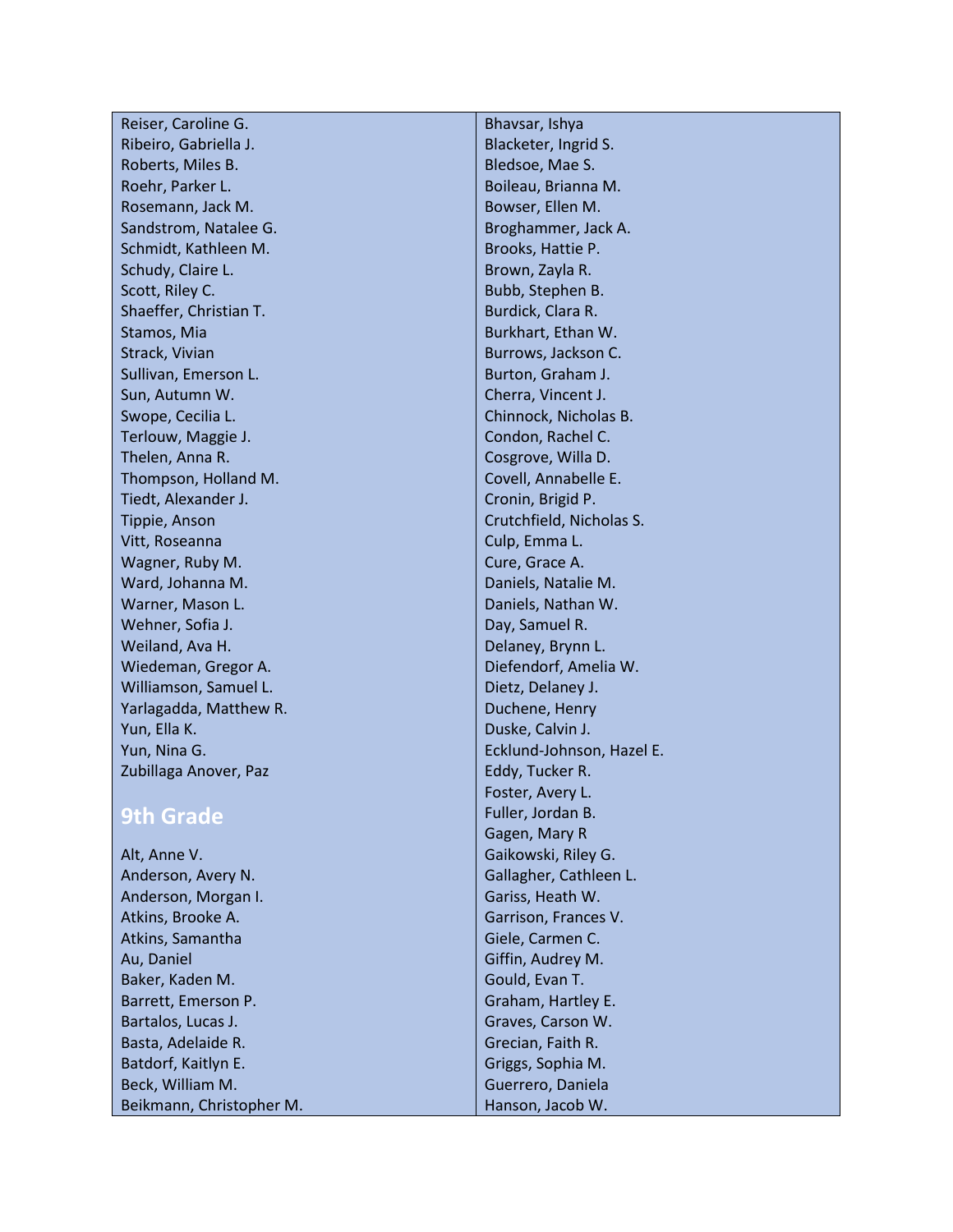| Hardy, Peter P. JR        | Moormann, Madison M.   |
|---------------------------|------------------------|
| Hargens, Ella G.          | Murdoch, Brie E.       |
| Harshbarger, Luthien M.   | Naylor, Emory C.       |
| Hartman, George C.        | Nolen, John P.         |
| Hastert, Christopher M.   | O'Roark, Addisen G.    |
| Hedrick, Weston G.        | Paben, Jefferson J.    |
| Heinze, Kadence E.        | Paben, Parker E.       |
| Henderson, Paige A.       | Pace, Lucy L.          |
| Henley, Ella J.           | Perkins, Benjamin J.   |
| Hobert, Henry W.          | Peters, Clara G.       |
| Holland, Anna             | Platz, Evan G.         |
| Ingram, Raegen P.         | Prendiville, Banks H.  |
| Jantzen, Alex T.          | Ptacek, Marie E.       |
| Jenkinson, Claire N.      | Pyle, Ainsley J.       |
| Johnson, Charles R.       | Ravis, Anna R.         |
| Jones, Helen E.           | Rayfield, Samuel       |
| Jones, Walter T.          | Richardson, Halle R.   |
| Joyce, Anna A.            | Rigsby, Graham A.      |
| Kangethe, Campbell R.     | Robinson, Grey L.      |
| Kincaid, Naomi S.         | Romero, Landon J.      |
| King, Henry T.            | Rose, Carter A.        |
| King, Lincoln T.          | Sajna, Mason J.        |
| Kloster, Finn F.          | Schlote, Nathaniel N.  |
| Kounkel, Kate M.          | Schneider, Keira E.    |
| Kozup, Layla M.           | Schudy, Christopher S. |
| Kroening, Miles J.        | Selders, Drew O.       |
| Lagerstrom, Reagan E.     | Shaw, William L.       |
| Laing, Zane F.            | Shrock, Lila J.        |
| Lemon, Esperanza P.       | Simmons, Camilla L.    |
| Leonard, Sophia B.        | Skates, William J.     |
| Long, Mary A.             | Smith, Ava L.          |
| Marien-Brovont, Sophia E. | Smith, Carter J.       |
| Martini, Nicholas F.      | Smith, Eva C.          |
| Martucci, Caroline K.     | Smith, Kennedy R.      |
| McCamy, Zoe C.            | Solenberger, Reagan L. |
| McCarthy, Quinn R.        | St. Denis, Connor S.   |
| McClelland, John A.       | Starr, Elizabeth E.    |
| McCullough, Luke          | Stein, James P.        |
| McGuire, Campbell A.      | Striker, Violet R.     |
| McMahon, Maximilian A.    | Strongman, Tyler T.    |
| Meirowsky, Jack M.        | Stroud, Kelsey A.      |
| Meyer, Alexis R.          | Sufi, Mariam L.        |
| Mirza, Mahad              | Sullivan, Gray S.      |
| Mirza, Murad              | Terreros, Daniel J.    |
| Mohrsting, Sylvia         | Titus, Liam P.         |
| Monroy-Hernandez, Sara    | Todd, Hannah M.        |
| Moon, Wyatt P.            | Tollefson, Elle S.     |
| Moore, Addison R.         | True, Nicholas M.      |